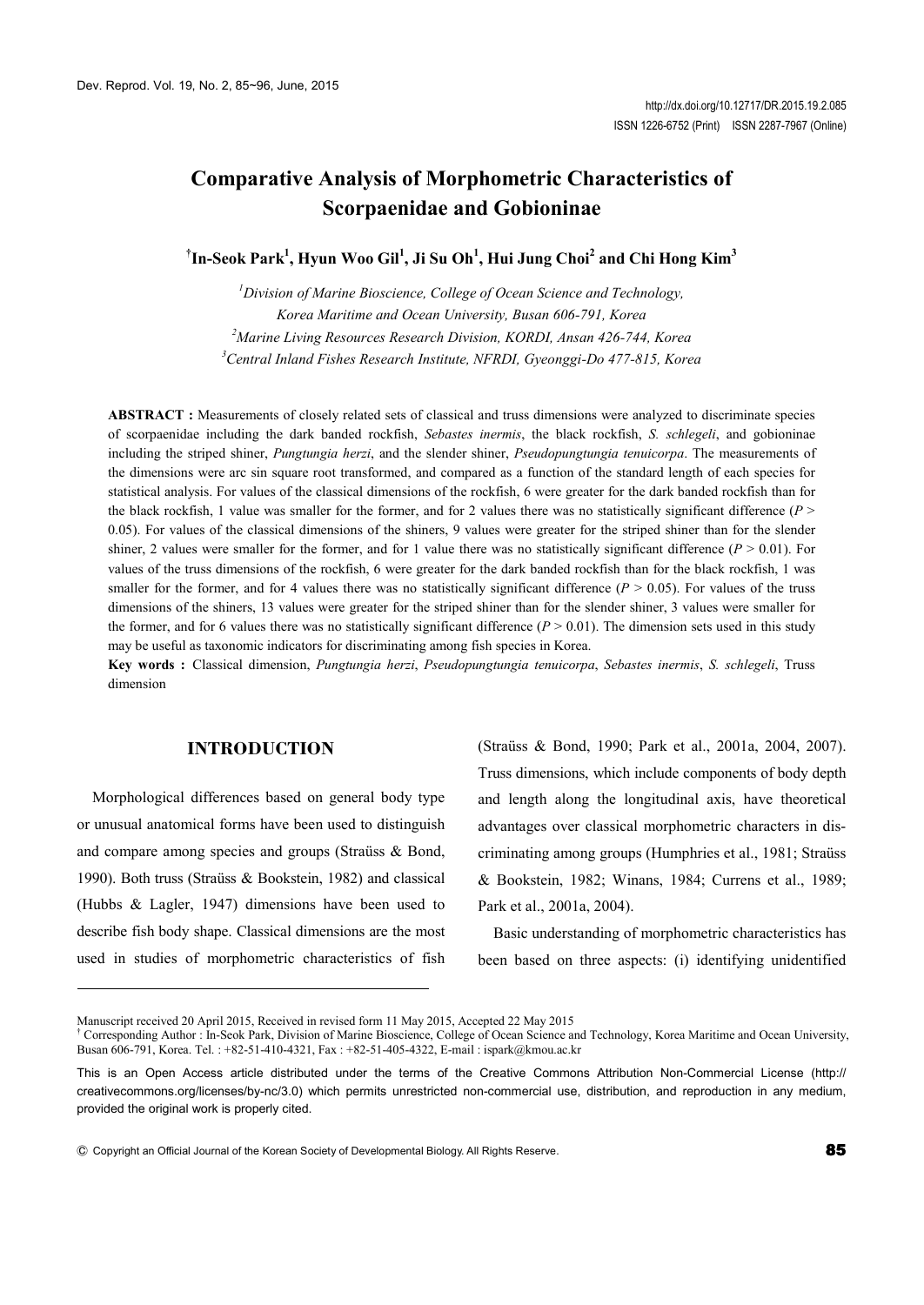taxa such as unknown hybrids, and distinguishing sexes or species; (ii) investigating mutated forms of groups and species; and (iii) identifying and classifying biotypic associations (Straüss, 1985; Winans, 1985; Taylor et al., 1986; Park et al., 1997, 2001a, 2001b, 2003, 2004, 2006a, 2006b).

Taxonomically, the dark banded rockfish, *Sebastes inermis* belongs to the Scorpaeniformes (family Scorpaenidae) and is an ovoviviparous teleost. It is distributed throughout the seas of Korea and Southern Hokkaido (Japan) (Jung, 1977; Choi et al., 2002). It is an economically important species in coastal environments and is also reared in aquaculture. As dark banded rockfish is abundant it is possible to collect the fish throughout the year on the Southern coast of Korea, and it is a promising species for resources enhancement, including marine ranching (Jung, 1977; Lee & Kim, 1992).

The black rockfish, *S. schlegeli* is also ovoviviparous and a member of the Scorpaenidae, and is distributed throughout the Korea, Japan, China and Yellow seas; in Korean waters it is a resident coastal fish (Jung, 1977; National Fisheries Research & Development Agency, 1994). The black rockfish occurs throughout winter in all coastal waters of Korea because it is large, exhibits rapid growth amongst rockfish types, and is resilient to low temperatures. It is thus an appropriate target species for aquaculture and marine ranching (Park et al., 2004).

The striped shiner, *Pungtungia herzi* is a far eastern freshwater species belonging to the Cypriniformes (family Gobioninae), and is widely distributed throughout Korea, China, and Japan. The slender shiner, *Pseudopungtungia tenuicorpa* has the same taxonomic affiliation, but is an endemic Korean species restricted to the Han and Imjin rivers (Kim & Park, 2002).

Basic ichthyological and biosystematics studies of the two rockfish species have been reported. Lee & Kim (1992) and Park et al. (2012) reported reproduction and embryonic development, early growth and eye development of dark

banded rockfish. In addition, microstructural growth of larval black rockfish was reported in 2000 (Lee & Kim, 2000). Comparative study of striped shiner and slender shiner has been made of their phylogenetic relationships, based on urohyal characters (Kim & Kang, 1989). However, detailed comparative morphological studies of the striped and slender shiner have not been conducted. Dark banded rockfish and black rockfish are one of seawater fish inhabited widely, and are breeding widely in Korea (Lee & Kim, 1992). In addition, external morphology of two rockfish is similar, so that need to research two rockfish (Lee & Kim, 2000; Park et al., 2012). Striped shiner and slender shiner are one of freshwater fish inhabited widely, and differences of morphometric characteristic between striped shiner and slender shiner are not shown nearly (Kim & Kang, 1989). Therefore, in this study we investigated and compared the morphological features of these species in Korea, using both classical and truss dimensions. The objectives were to identify those morphometric characteristics that differ significantly between the two Scorpaenidae species, and to assess the origin of the two shiner species.

### MATERIALS AND METHODS

#### 1. Experimental fish

Dark banded rockfish, *Sebastes inermis* and black rockfish, *S. schlegeli* were reared and maintained at the Fishery Genetics & Breeding Science Laboratory, Korea Maritime and Ocean University (KMOU), Korea. The rockfish were reared in 1100 L FRP circular culture tanks (118 cm diameter, 101 cm height), each of which contained 50 fish. During rearing the dissolved oxygen concentration was  $\geq 9.7$  mL/L, the pH was 7.52–8.32, and the water temperature was maintained at 20.5±0.5℃. The fish were fed twice daily with extruded flounder pellets (type EP, Jeil Feed, Korea).

Specimens of striped shiner, *Pungtungia herzi* and slender shiner, *Pseudopungtungia tenuicorpa* were collected in July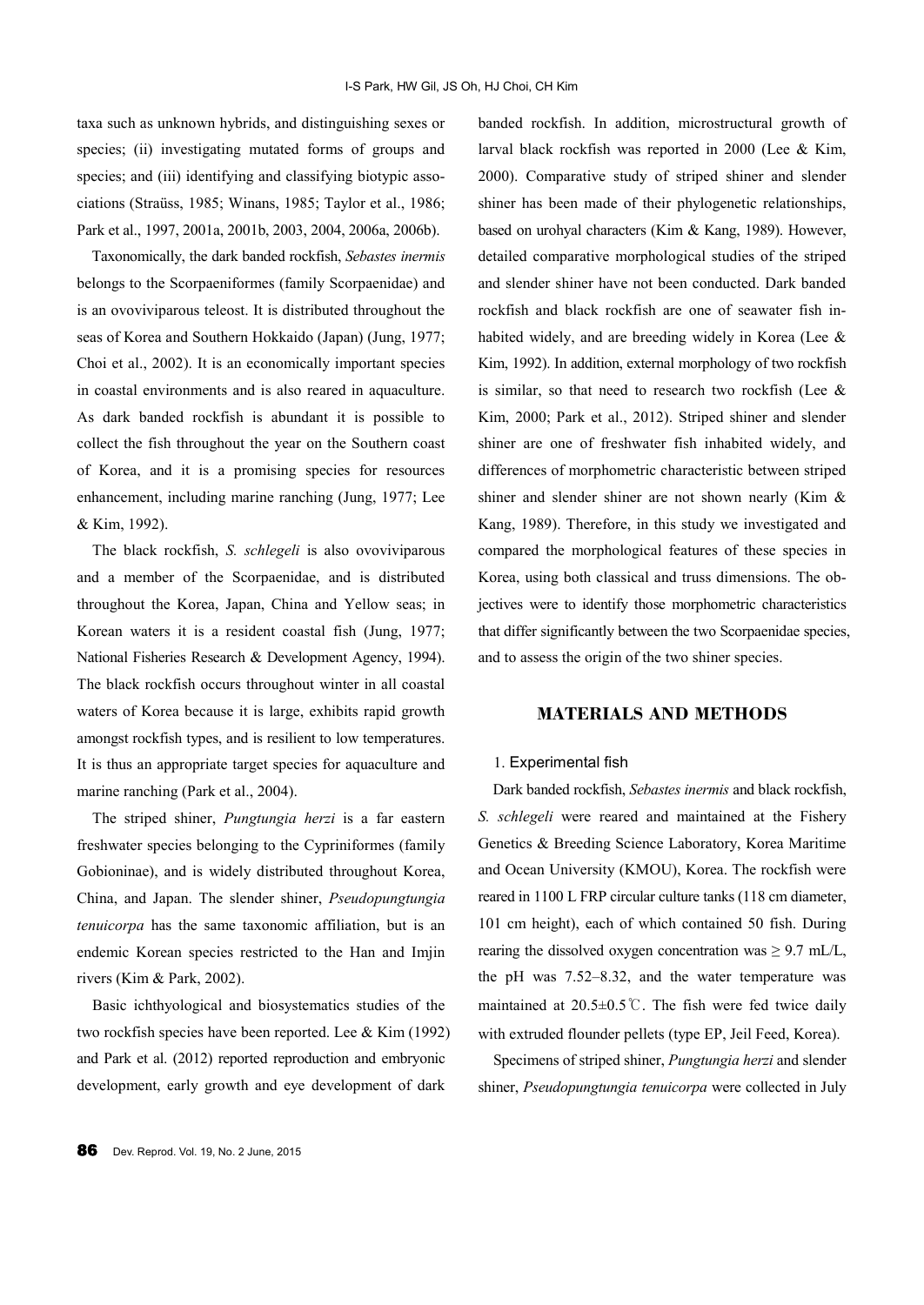2010 from a headwater tributary of the Imjin River (Jinsangri, Gunnam-myeon, Yeonchen-gun, Gyenggi-do, Korea), which discharges into Soyang Lake, and from Bukcheon (Buk-meon, Inje-gun, Gangweon-do, Korea). Specimens were also reared at the Fishery Genetics & Breeding Science Laboratory, KMOU, Korea. Most samples were randomly collected by trapping and hand netting. And digital pictures starvation in the Chinese minnow. *Rhynchocypris oxycephalus*. were taken for selected samples of each species using copystand and a Nikon D80 camera (D80, Nikon, Japan; Figs. 3 and 4).

### 2. Measurement of morphometric characteristics

Fish feeding was halted one day prior to morphometric

analysis. Fifty fish of each species were collected and anaesthetized with a mixture of 500 ppm lidocaine-HCl (Hongseong Pharmaceuticals, Korea) and 1,000 ppm NaHCO<sub>3</sub> (Sigma, USA), following the method of Park et al. (2004). The morphometric characteristics (including both classical and truss dimensions) used in an experiments concerning were applied in the morphometric analysis in the present study (Park et al., 2001a, 2004). As shown in Figs. 1 and 2, the morphometric characteristics of each species were measured to the nearest 1.0 mm, 0.1 mm using a digital vernier caliper (CD-20CP, Mitutoyo, Japan), respectively.

**Table 1. Body shape dimensions for the dark banded rockfish,** *Sebastes inermis* **and the black rockfish,** *S. schlegeli*

| Standard length                                                                                                 | Ls           |  |  |  |
|-----------------------------------------------------------------------------------------------------------------|--------------|--|--|--|
| Eye diameter                                                                                                    | ED           |  |  |  |
| Classical dimension                                                                                             |              |  |  |  |
| Direct distance between the anterior edge of the upper lip and the posterior end of supraoccipital              | <b>DALPS</b> |  |  |  |
| Direct distance between the anterior edge of the upper lip and the anterior insertion of the dorsal fin         | <b>DALAD</b> |  |  |  |
| Direct distance between the anterior edge of the upper lip and the margin of opercular cover                    | <b>DALMO</b> |  |  |  |
| Direct distance between the anterior edge of the upper lip and the posterior insertion of the dorsal fin        | <b>DALPD</b> |  |  |  |
| Direct distance between the anterior edge of the upper lip and the base of pectoral fin                         | <b>DALBP</b> |  |  |  |
| Direct distance between the anterior edge of the upper lip and the anterior insertion of the ventral fin        | <b>DALAV</b> |  |  |  |
| Direct distance between the anterior edge of the upper lip and the posterior insertion of the anal fin          | <b>DALPA</b> |  |  |  |
| Direct distance between the anterior edge of the upper lip and the anterior insertion of the anal fin           | <b>DALAA</b> |  |  |  |
| Caudal peduncle height                                                                                          | <b>CH</b>    |  |  |  |
| Truss dimension                                                                                                 |              |  |  |  |
| Direct distance between the anterior edge of the upper lip and the posterior end of supraoccipital              | <b>DALPS</b> |  |  |  |
| Direct distance between the posterior end of suparoccipital and the margin of opercular cover                   | <b>DPSMO</b> |  |  |  |
| Direct distance between the anterior insertion of the dorsal fin and the posterior insertion of the dorsal fin  | <b>DADPD</b> |  |  |  |
| Direct distance between the anterior insertion of the dorsal fin and posterior insertion of the anal fin        | <b>DADPA</b> |  |  |  |
| Direct distance between the anterior insertion of the dorsal fin and the anterior insertion of the anal fin     | <b>DADAA</b> |  |  |  |
| Direct distance between the anterior insertion of the ventral fin and the anterior insertion of the anal fin    | <b>DAVAA</b> |  |  |  |
| Direct distance between the anterior insertion of the ventral fin and the posterior insertion of the dorsal fin | <b>DAVPD</b> |  |  |  |
| Direct distance between the anterior insertion of the anal fin and the posterior insertion of the anal fin      | <b>DAAPA</b> |  |  |  |
| Direct distance between the anterior insertion of the anal fin and the posterior insertion of the dorsal fin    | <b>DAAPD</b> |  |  |  |
| Direct distance between the posterior insertion of the dorsal fin and the posterior insertion of the anal fin   | <b>DPDPA</b> |  |  |  |
| Caudal peduncle height                                                                                          | <b>CH</b>    |  |  |  |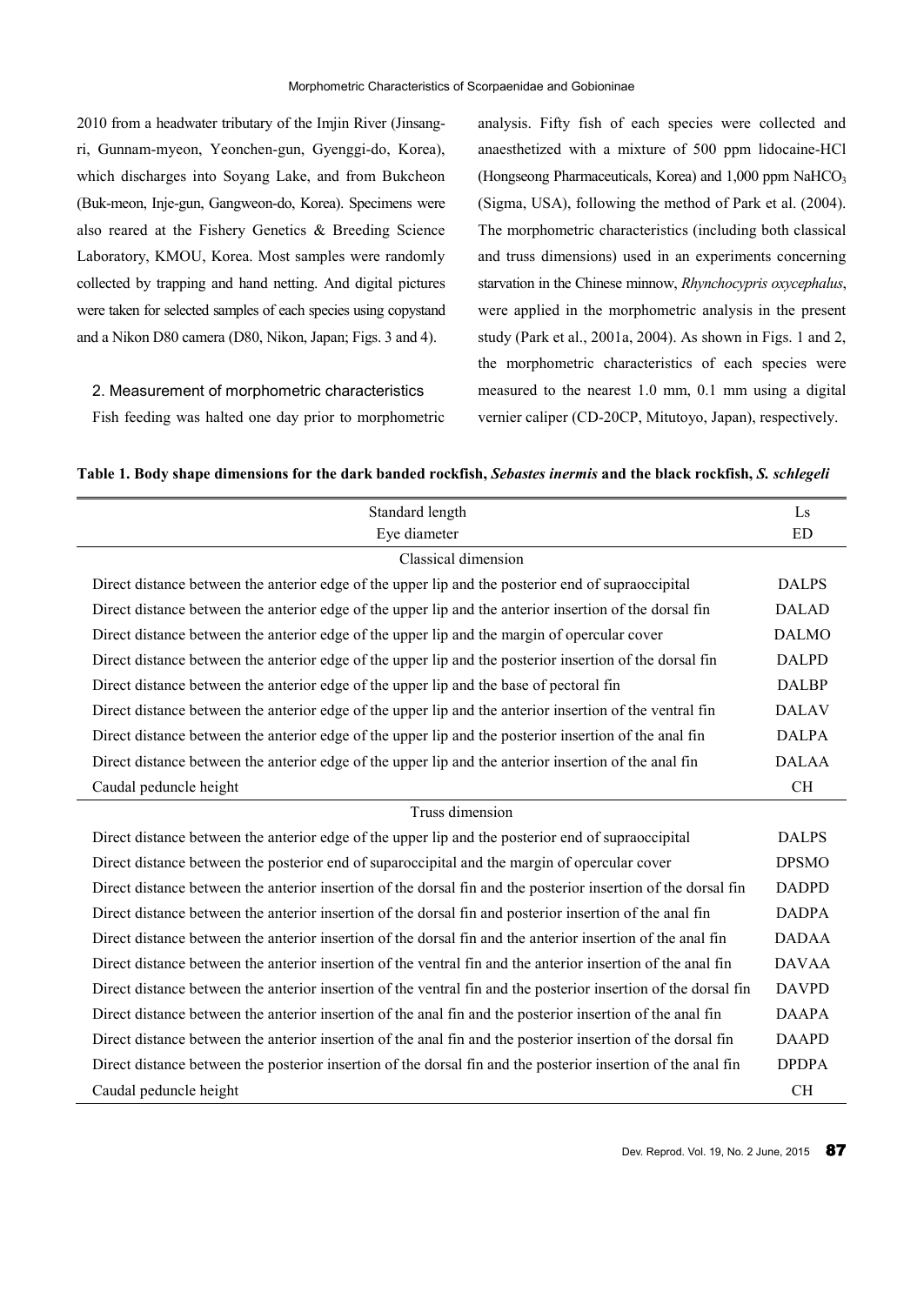Nine classical dimensions were measured for the rockfish species (DALPS, DALAD, DALAA, DALAV, DALMO, DALPD, DALBP, DALPA, and CH), while for the shiner species 12 measurements were made (DALPS, DALAD, DALAA, DALAV, DALMO, DALDC, DALAP, DALPM, DADAV, DPDPL, CH, and DPLPA) (Tables 1 and 2; Figs. 1a and 2a).

Eleven truss dimensions were measured for the rockfish species (DALPS, DPSMO, DADPD, DADPA, DADAA, DAVAA, DAVPD, DAAPA, DAAPD, DPDPA, and CH), while for the shiner species 22 measurements were made (DALPS, DALPM, DPSAD, DPSAV, DPSAP, DPSPM, DADPD, DADAA, DADAV, DADAP, DPDDC, DPDVC, DPDPA, DAAPD, DAVPD, CH, DDCPA, DVCPA, DAAPA, DAVAA, DAVAP, and DAPPM) (Tables 1 and 2; Figs. 1b and 2b). In addition, the standard length (Ls) was measured for each species (Tables 1 and 2; Figs. 1 and 2), and the eye diameter (ED) was measured for the rockfish species (Table 1; Fig. 1).

#### 3. Statistical analysis

Data on the morphometric traits of each species were arc sin square root transformed, and analyzed relative to the standard length (Ls) of each species (Park et al., 2001a, 2001b, 2007). To assess the statistical significance of differences in measurements and average values of each parameter we used a one-way ANOVA (SPSS 9.0, SPSS Inc., USA). We used Duncan's multiple range test  $(P < 0.05)$  for the rockfish species, and for the shiner species the Sidak pairwise test was used for multiple comparisons; differences between means were regarded as significant at *P* < 0.01.

### RESULTS AND DISCUSSION

The average Ls was 13.6±1.05 cm for dark banded rockfish, *Sebastes inermis*, 14.9±1.31 cm for black rockfish, *S. schlegeli*, 68.2±4.34 cm for striped shiner, *Pungtungia herzi*, and 53.1±3.56 cm for slender shiner *Pseudopungtungia tenuicorpa*,



**Fig. 1. Truss and classical dimensions measured for the dark banded rockfish,** *Sebastes inermis* **and the black rockfish,** *S. schlegeli***.** (a) classical dimensions: 1, DALPS; 2, DALAD; 3, DALMO; 4, DALPD; 5, DALBP; 6, DALAV; 7, DALPA; 8, DALAA; 9, CH. (b) truss dimensions: 1, DALPS; 2, DPSMO; 3, DADPD; 4, DADPA; 5, DADAA; 6, DAVAA; 7, DAVPD; 8, DAAPA; 9, DAAPD; 10, DPDPA; 11, CH. Refer to Table 1 for details of the dimensions.

respectively. The comparative results for the Ls and the classical and truss dimensions for all species are shown in Tables 3 and 4.

The measured values of the classical dimensions DALPS/ Ls, DALAD/Ls, DALPD/Ls, DALAV/Ls and DALPA/Ls for the dark banded rockfish were larger than those for the black rockfish. The value of dark banded rockfish for classical dimension (namely measurement items of body length based on body axis) was larger than that of black rockfish of body (Table 3; Fig. 3). There was no significant difference between dark banded rockfish and black rockfish for the classical traits DALBP and DALAA (from the premaxilla to the basal area of the pectoral fin and the start of the base of the anal fin, respectively; Table 3; Fig. 3) (*P* > 0.05). The results for measurement of classical dimensions in the two shiner species are shown in Table 4. The values of DALPS/Ls, DALAD/Ls, DALDC/Ls, DALAA/Ls, DALAV/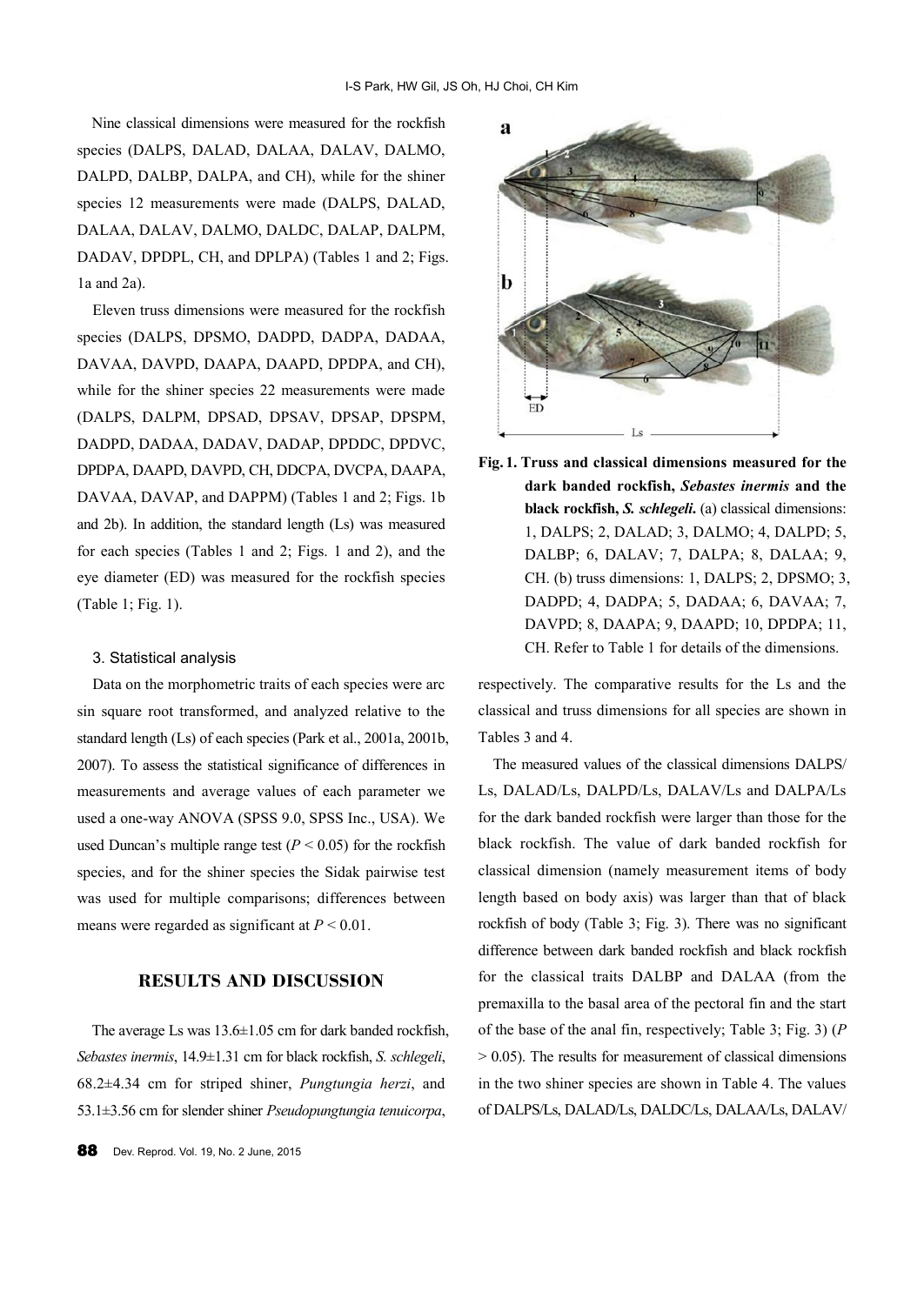## **Table 2. Body shape dimensions for the striped shiner,** *Pungtungia herzi* **and the slender shiner,** *Pseudopungtungia tenuicorpa*

| Standard length                                                                                                 | Ls           |
|-----------------------------------------------------------------------------------------------------------------|--------------|
| Classical dimension                                                                                             |              |
| Direct distance between the anterior edge of the upper lip and the posterior end of supraoccipital              | <b>DALPS</b> |
| Direct distance between the anterior edge of the upper lip and the anterior insertion of the dorsal fin         | <b>DALAD</b> |
| Direct distance between the anterior edge of the upper lip and the dorsal origin of caudal fin                  | <b>DALDC</b> |
| Direct distance between the anterior edge of the upper lip and the anterior insertion of the anal fin           | <b>DALAA</b> |
| Direct distance between the anterior edge of the upper lip and the anterior insertion of the ventral fin        | <b>DALAV</b> |
| Direct distance between the anterior edge of the upper lip and the anterior insertion of the pectoral fin       | <b>DALAP</b> |
| Direct distance between the anterior edge of the upper lip and the posterior end of maxillary                   | <b>DALPM</b> |
| Direct distance between the anterior edge of the upper lip and the margin of opercular cover                    | <b>DALMO</b> |
| Direct distance between the anterior insertion of the dorsal fin and the anterior insertion of the ventral fin  | <b>DADAV</b> |
| Direct distance between the posterior insertion of the dorsal fin and the most posterior scale in lateral line  | <b>DPDPL</b> |
| Caudal peduncle height                                                                                          | <b>CH</b>    |
| Direct distance between the most posterior scale in lateral line and the posterior insertion of anal fin        | <b>DPLPA</b> |
| Truss dimension                                                                                                 |              |
| Direct distance between the anterior edge of the upper lip and the posterior end of supraoccipital              | <b>DALPS</b> |
| Direct distance between the anterior edge of the upper lip and the posterior end of maxillary                   | <b>DALPM</b> |
| Direct distance between the posterior end of supraoccipital and the anterior insertion of the dorsal fin        | <b>DPSAD</b> |
| Direct distance between the posterior end of supraoccipital and the anterior insertion of the ventral fin       | <b>DPSAV</b> |
| Direct distance between the posterior end of supraoccipital and the anterior insertion of the pectoral fin      | <b>DPSAP</b> |
| Direct distance between the posterior end of supraoccipital and the posterior end of maxillary                  | <b>DPSPM</b> |
| Direct distance between the anterior insertion of the dorsal fin and the posterior insertion of the dorsal fin  | <b>DADPD</b> |
| Direct distance between the anterior insertion of the dorsal fin and the anterior insertion of the anal fin     | <b>DADAA</b> |
| Direct distance between the anterior insertion of the dorsal fin and the anterior insertion of the ventral fin  | <b>DADAV</b> |
| Direct distance between the anterior insertion of the dorsal fin and the anterior insertion of the pectoral fin | <b>DADAP</b> |
| Direct distance between the posterior insertion of the dorsal fin and the dorsal origin of caudal fin           | <b>DPDDC</b> |
| Direct distance between the posterior insertion of the dorsal fin and the ventral origin of caudal fin          | <b>DPDVC</b> |
| Direct distance between the posterior insertion of the dorsal fin and the posterior insertion of anal fin       | <b>DPDPA</b> |
| Direct distance between the anterior insertion of the anal fin and the posterior insertion of the dorsal fin    | <b>DAAPD</b> |
| Direct distance between the anterior insertion of the ventral fin and the posterior insertion of the dorsal fin | <b>DAVPD</b> |
| Caudal peduncle height                                                                                          | <b>CH</b>    |
| Direct distance between the dorsal origin of caudal fin and the posterior insertion of anal fin                 | <b>DDCPA</b> |
| Direct distance between the ventral origin of caudal fin and the posterior insertion of anal fin                | <b>DVCPA</b> |
| Direct distance between the anterior insertion of the anal fin and the posterior insertion of anal fin          | <b>DAAPA</b> |
| Direct distance between the anterior insertion of the ventral fin and the anterior insertion of the anal fin    | <b>DAVAA</b> |
| Direct distance between the anterior insertion of the anal fin and the anterior insertion of the pectoral fin   | <b>DAVAP</b> |
| Direct distance between the anterior insertion of the pectoral fin and the posterior end of maxillary           | <b>DAPPM</b> |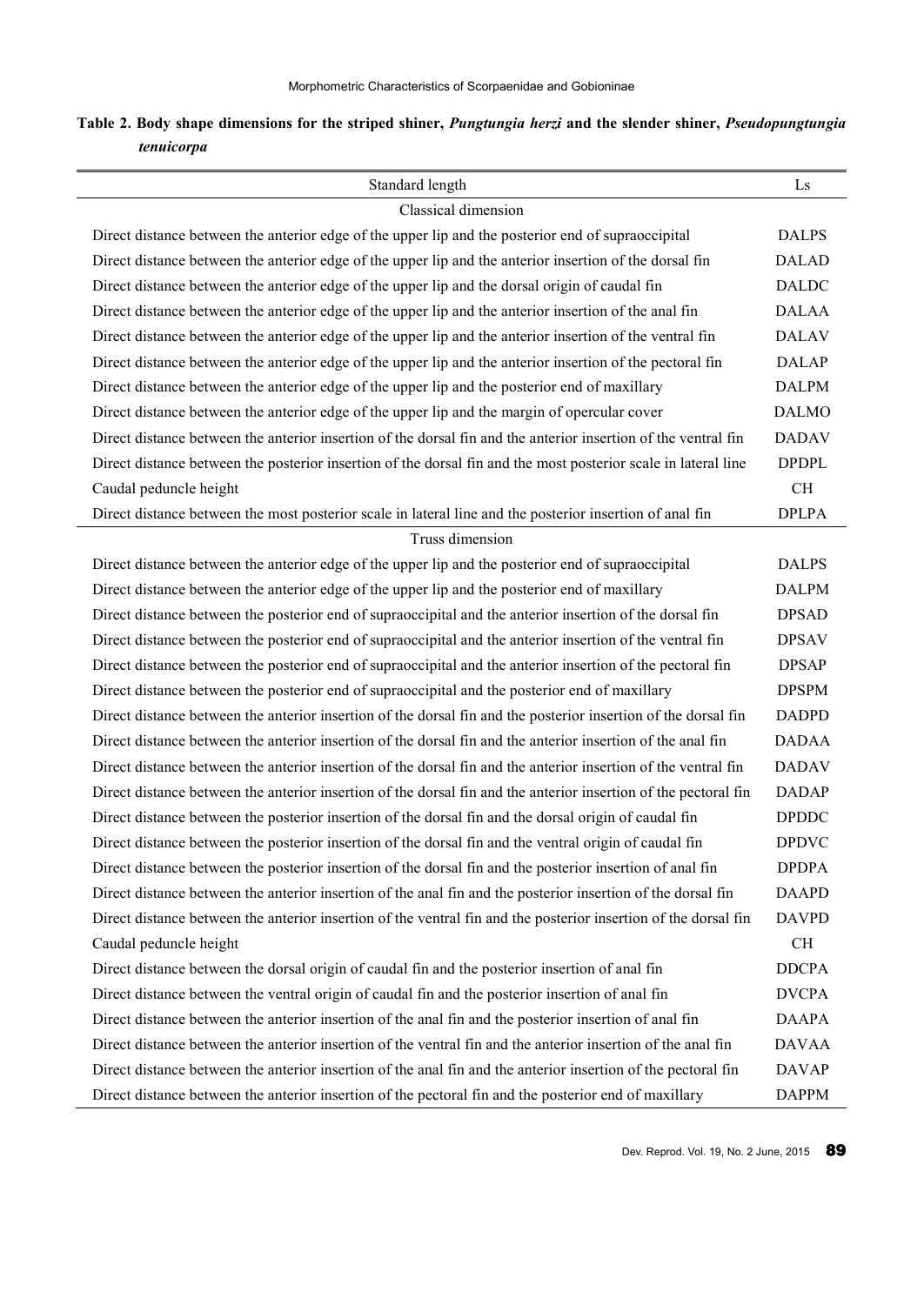Ls, DALAP/Ls, DALMO/Ls, DADAV/Ls, and CH/Ls were significantly greater for the striped shiner than the slender shiner  $(P < 0.01)$ , whereas the opposite was found for the values of DPDPL/Ls and DPLPA/Ls. We found no significant difference between the values of DALPM/Ls between the two shiner species.

Some of the measured classical dimension were common to both the rockfish and shiners, (DALPS, DALAD, DALMO, DALAV, DALAA, and CH; Tables 1 and 2; Figs. 1a and 2a). As shown in Tables 3 and 4, the value of DALMO/Ls was significantly greater for the rockfish than the shiner, whereas the opposite was found for the values of DALAD/ Ls and DALAV/Ls. Thus, the length from the lip to the opecular cover was longer in rockfish than in shiner, and the lengths from the lip to the dorsal and ventral fins were longer in shiner than in rockfish (Figs 3 and 4). These results show that the body length relative to the head region is greater in shiners than rockfish. Classical dimensions have commonly been assessed in studies of the morphometric characteristics of fish bodies. These dimensions are focused on characteristics of the body length, depth, and width, and are mainly studied with respect to the anterior–posterior axis of the body, including the tail and head regions (Straüss & Bond, 1990; Park et al., 2001a, 2004, 2007).

The DALPS/Ls and CH measurements were common to both the classical and truss dimensions, and their values for dark banded rockfish were greater than for black rockfish (*P* < 0.05; Table 3). As the CH/Ls (caudal peduncle height) value for the dark banded rockfish is greater than that for the black rockfish, the upper side of the black rockfish from the dorsal fin to the caudal fin is curved slightly down (Fig. 3), while in the dark banded rockfish it is almost a straight line. The ED/Ls (head) value was greater (12.4%) for the dark banded rockfish than for the black rockfish  $(9.3\%) (P < 0.05)$ . The DALMO/Ls and DPSMO/Ls values for the head in the dark banded rockfish (35.1% and 17.4%, respectively) were less than for the black rockfish



**Fig. 2. Truss and classical dimensions measured for the striped shiner,** *Pungtungia herzi* **and the slender shiner,** *Pseudopungtungia tenuicorpa***.** (a) classical dimensions: 1, DALPS; 2, DALAD; 3, DALDC; 4, DALAA; 5, DALAV; 6, DALAP; 7, DALPM; 8, DALMO; 9, DADAV; 10, DPDPL; 11, CH; 12, DPLPA. (b) truss dimensions: 1, DALPS; 2, DALPM; 3, DPSAD; 4, DPSAV; 5, DPSAP; 6, DPSPM; 7, DADPD; 8, DADAA; 9, DADAV; 10, DADAP; 11, DPDDC; 12, DPDVC; 13, DPDPA; 14, DAAPD; 15, DAVPD; 16, CH; 17, DDCPA; 18, DVCPA; 19, DAAPA; 20, DAVAA; 21, DAVAP; 22, DAPPM. Refer to Table 2 for details of the dimensions.

 $(36.5\%$  and 18.4%, respectively) (Tables 2 and 3) ( $P <$ 0.05). These results show that size of the eye as a function of head size is large in the dark banded rockfish relative to the black rockfish.

As shown in Table 3, the values of DALMO/Ls (classical dimension) and DPSMO/Ls (truss dimension) were greater for the black rockfish than for the dark banded rockfish (*P*  $\leq$  0.05). The length from the premaxilla to the end of the opercular of the operculum in the black rockfish was longer than in the dark banded rockfish (Fig. 3). In the shiners the truss and classical dimensions for most of the head and body region, and the caudal peduncle height, were significantly greater for the striped shiner, whereas measurements of the caudal region in relation to the anterior posterior body axis were significantly greater in the slender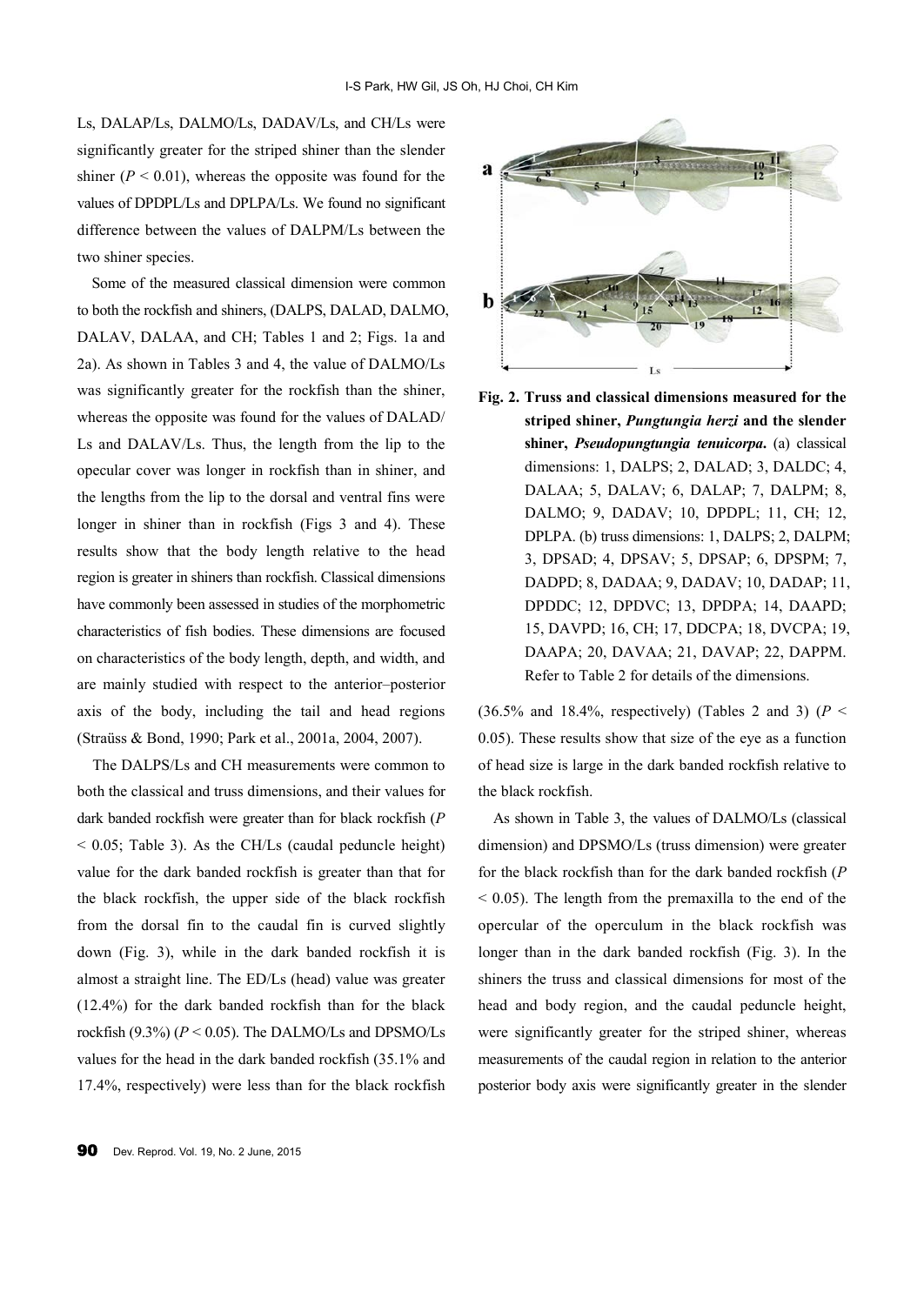| Morphometric dimension <sup>a</sup> | Dark banded rockfish | <b>Black rockfish</b> | $t$ -test   |  |  |  |
|-------------------------------------|----------------------|-----------------------|-------------|--|--|--|
| Classical dimension                 |                      |                       |             |  |  |  |
| DALPS/Ls                            | $26.5 \pm 1.95$      | $21.2 \pm 1.73$       | $\ast$      |  |  |  |
| DALAD/Ls                            | $36.8 \pm 1.20$      | $33.8 \pm 1.00$       | $\ast$      |  |  |  |
| DALMO/Ls                            | $35.1 \pm 1.04$      | $36.5 \pm 1.03$       | $\ast$      |  |  |  |
| DALPD/Ls                            | $90.9 \pm 1.21$      | $87.9 \pm 0.89$       | $\ast$      |  |  |  |
| DALBP/Ls                            | $34.5 \pm 2.23$      | $35.3 \pm 0.76$       | <b>NS</b>   |  |  |  |
| DALAV/Ls                            | 41.7±0.94            | $40.6 \pm 0.71$       | $\ast$      |  |  |  |
| DALPA/Ls                            | $83.9 \pm 1.63$      | $82.7 \pm 1.23$       | $\ast$      |  |  |  |
| DALAA/Ls                            | $69.0 \pm 1.86$      | $69.5 \pm 1.55$       | <b>NS</b>   |  |  |  |
| CH/Ls                               | $11.6 \pm 0.49$      | $9.7 \pm 0.39$        | $\ast$      |  |  |  |
| ED/Ls                               | $12.4 \pm 0.90$      | $9.3 \pm 0.51$        | $\ast$      |  |  |  |
| Truss dimension                     |                      |                       |             |  |  |  |
| DALPS/Ls                            | $26.5 \pm 1.95$      | $21.2 \pm 1.73$       | $\ast$      |  |  |  |
| DPSMO/Ls                            | $17.4 \pm 1.31$      | $18.3 \pm 1.42$       | $\ast$      |  |  |  |
| DADPD/Ls                            | $61.3 \pm 4.55$      | $60.2 \pm 1.61$       | <b>NS</b>   |  |  |  |
| DADPA/Ls                            | $58.5 \pm 1.57$      | $58.5 \pm 1.36$       | $_{\rm NS}$ |  |  |  |
| DADAA/Ls                            | $47.8 \pm 4.18$      | $49.4 \pm 1.18$       | <b>NS</b>   |  |  |  |
| DAVAA/Ls                            | $30.1 \pm 2.08$      | $31.4 \pm 1.53$       | <b>NS</b>   |  |  |  |
| DAVPD/Ls                            | $56.9 \pm 1.95$      | $54.0 \pm 1.17$       | $\ast$      |  |  |  |
| DAAPA/Ls                            | $18.7 \pm 1.31$      | $15.4 \pm 1.40$       | $\ast$      |  |  |  |
| DAAPD/Ls                            | $30.9 \pm 1.19$      | $26.2 \pm 1.02$       | $\ast$      |  |  |  |
| DPDPA/Ls                            | $15.0 \pm 0.63$      | $12.9 \pm 0.78$       | $\ast$      |  |  |  |
| CH/Ls                               | $11.6 \pm 0.49$      | $9.7 \pm 0.39$        | $\star$     |  |  |  |
| ED/Ls                               | $12.4 \pm 0.90$      | $9.3 \pm 0.51$        | *           |  |  |  |

**Table 3. Means and standard deviations of classical and truss dimensions for the dark banded rockfish,** *Sebastes inermis* **and the black rockfish,** *S. schlegeli***, and the results of an ANOVA-test for differences among groups**

<sup>a</sup>Refer to Table 1 for details of dimensions. Data (means±SD,  $n = 50$ ) were analyzed using a one-way ANOVA on data arcsine square root transformed. \**P* < 0.05; NS: not significant.

shiner (Fig. 4). Similar to the results of this study, Park et al. (2004) investigated eye traits as head measurements is that clarify width between two eyes/distances between head length or premaxilla and two eyes/morphometrics of head length in catfish (Siluridae).

Katoh & Tokimura (2001) compared measurements among the marbled rockfish, *S. marmoratus*, the red marbled rockfish, *S. tertius*, and the yellow barred red rockfish, *S. albofasciatus*,

which are related to the two rockfish used in the present study. For these species the distance between the anterior upper jaw and the base of the dorsal fin differed, but no difference was found for the distance between the start of the base of the dorsal fin and the start of the base of the anal fin. In addition, they reported that the distance between the anterior upper jaw and the start of the base of the dorsal fin was greater in the marbled rockfish than in the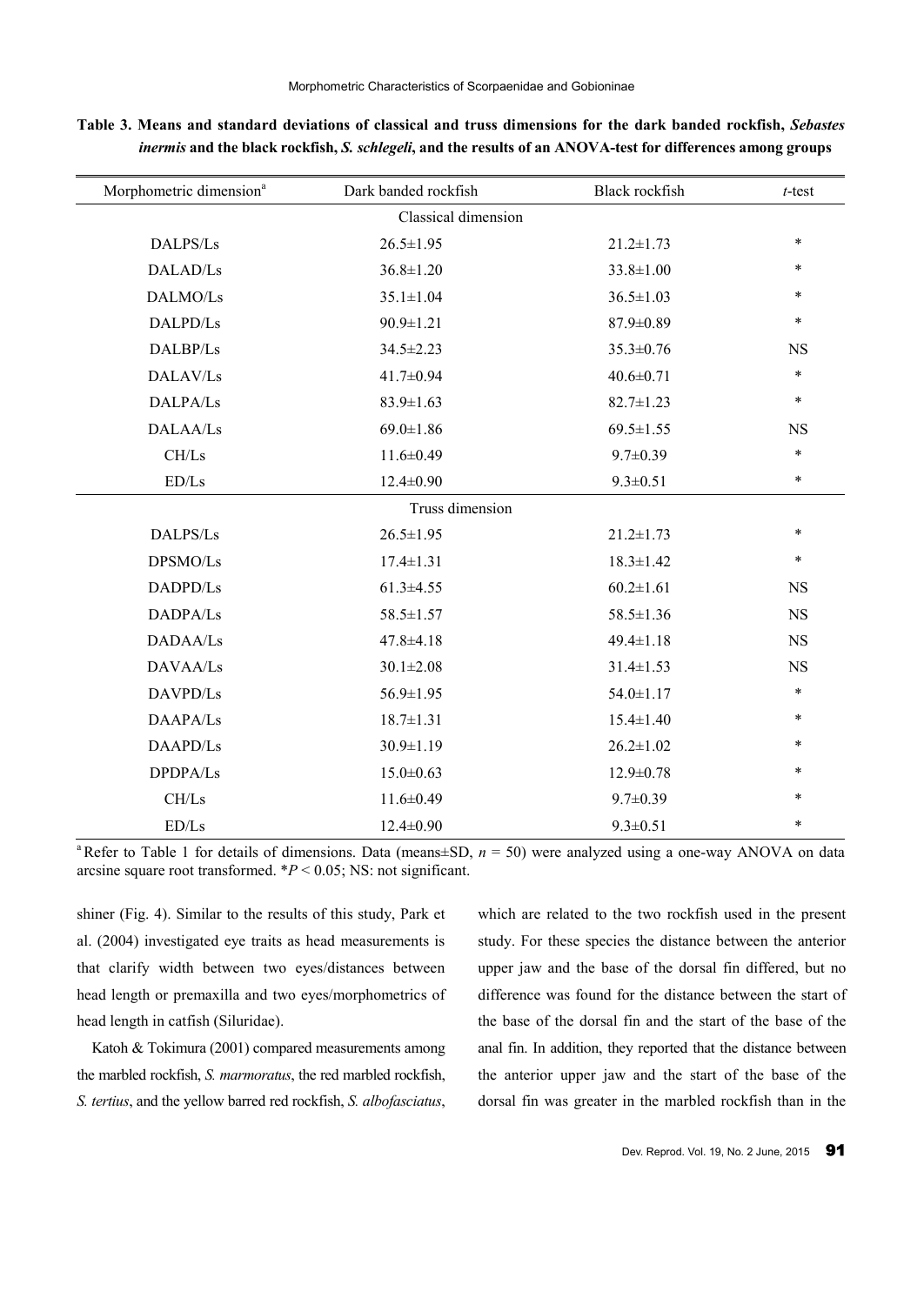red marbled rockfish. We found a similar trend in comparisons between the dark banded rockfish and the black rockfish.

Park et al. (2007) conducted a 12-week starvation experiment in olive flounder, *Paralichthys olivaceus*. In terms of truss dimensions, starvation in this predator resulted in a relative increase in body depth., while in terms of classical dimensions starvation resulted in a decrease in the values of traits related to the anterior–posterior axis of body, and an increase in the value of traits related to the head. Truss dimensions have also been applied to understanding the morphometric characteristics of Chinese minnow, *Rhynchocypris oxycephalus* in relation to starvation and predation. Under these conditions changes occurred in the characteristics of the body, rear body, and tail parts. It can identify whether various feed supply due to habitat difference and constant under head part is used as taxonomic indicators of *Rhynchocypris* sp. at starvation and predation experiment in Chinese minnow, inversely. As these fishes show variable measurements following habitat modification (especially starvation) and changes in nutritional status (such as food supplementation), it is essential to establish which morphometric characteristics in which species do not change as a function of variations in feed and environmental conditions (Park et al., 2001a, 2002, 2007).

Of those measurements for which the values were greater in the dark banded rockfish than in the black rockfish, the truss dimensions DAVPD/Ls, DAAPA/Ls, DAAPD/Ls, and DPDPA/Ls were largely related to the body depth from the start of the base of the ventral fin to the end of the base of the dorsal fin (Table 3; Fig. 3). The dark banded rockfish did not differ significantly from the black rockfish with respect to the measurement from the start of the base of the dorsal fin to the end of the base of dorsal fin of posterior body, the start of the base of the dorsal fin and the end of the base of the dorsal fin, and from the start of the base of the ventral fin to point for the base of the



**Fig. 3. External morphology of (a) the dark banded rockfish,** *Sebastes inermis* **and (b) the black rockfish,**  *S. schlegeli***.** Lines of each picture are classical dimension and truss dimension having significantly difference  $(P < 0.05)$ . (a) classical dimension: 1, DALAD; 2, DALMO; 3, DALPD; 4, DALPA; 5, CH. (b) truss dimension: 1, DALPS; 2, DPSMO; 3, DAVPD; 4, DAAPD; 5, DPDPA. Black line: dark banded rockfish > black rockfish; White line: dark banded rockfish < black rockfish. Scale bar is 2 cm.

caudal fin, as there were no significant differrences in truss dimensions between the dark banded rockfish and the black rockfish for the values of DADPD/Ls, DADPA/Ls, DADAA/ Ls, and DAVAA/Ls (*P* > 0.05) (Table 3; Fig. 3).

The truss dimensions for the two shiner species are shown in Table 4. Amongst these the values of DALPS/Ls, DPSAV/Ls, DPSAP/Ls, DPSPM/Ls, DADAA/Ls, DADAV/Ls, DADAP/Ls, DPDPA/Ls, DAAPD/Ls, DAVPD/Ls, CH/Ls, DAVAA/Ls, and DAPPM/Ls were significantly greater in the striped shiner than in the slender shiner  $(P < 0.01)$ , the values for DPDDC/Ls, DDCPA/Ls, and DVCPA/Ls were significantly greater in the slender shiner  $(P < 0.01)$ , and no significant difference was found between the species for the values of DALPM/Ls, DPSAD/Ls, DADPD/Ls, DPDVC/Ls, DAAPA/Ls, and DAVAP/Ls.

Comparing morphometric characteristics between dark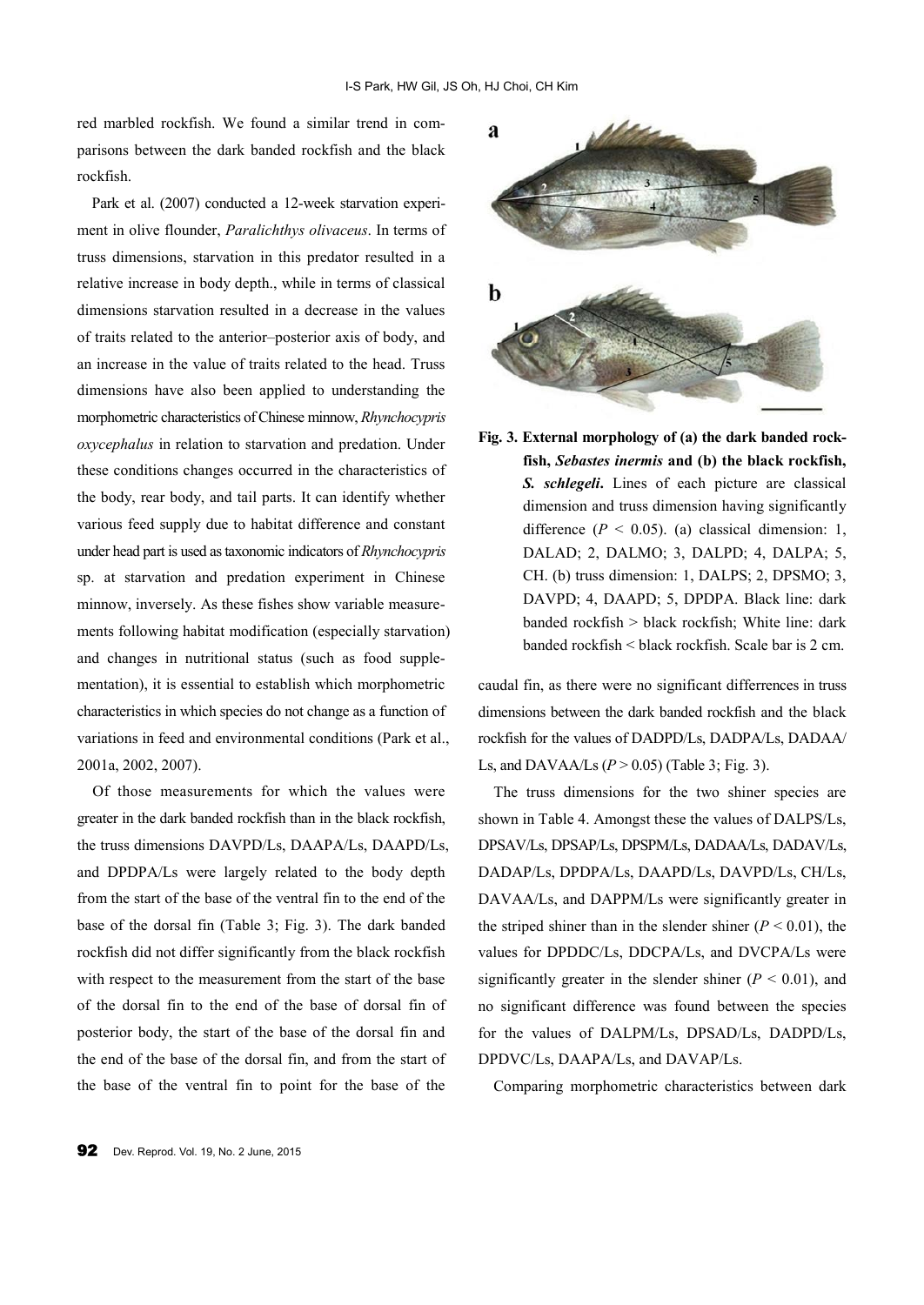| Morphometric dimension <sup>a</sup> | Striped shiner      | Slender shiner  | $t$ -test |
|-------------------------------------|---------------------|-----------------|-----------|
|                                     | Classical dimension |                 |           |
| DALPS/Ls                            | $23.1 \pm 0.04$     | $19.2 \pm 0.02$ | $\ast$    |
| DALAD/Ls                            | $52.2 \pm 0.01$     | $47.4 \pm 0.01$ | $\ast$    |
| DALDC/Ls                            | 98.4±0.02           | 94.9±0.03       | $\ast$    |
| DALAA/Ls                            | $71.8 \pm 0.02$     | $61.6 \pm 0.07$ | $\ast$    |
| DALAV/Ls                            | $50.7 \pm 0.01$     | $46.2 \pm 0.01$ | $\ast$    |
| DALAP/Ls                            | $25.4 \pm 0.02$     | $21.9 \pm 0.01$ | $\ast$    |
| DALPM/Ls                            | $5.3 \pm 0.01$      | $5.4 \pm 0.01$  | <b>NS</b> |
| DALMO/Ls                            | $25.3 \pm 0.02$     | $20.2 \pm 0.02$ | $\ast$    |
| DADAV/Ls                            | $22.8 \pm 0.01$     | $16.9 \pm 0.01$ | $\ast$    |
| DPDPL/Ls                            | $38.2 \pm 0.02$     | 41.9±0.03       | $\ast$    |
| CH/Ls                               | $13.0 \pm 0.01$     | $11.3 \pm 0.01$ | $\ast$    |
| DPLPA/Ls                            | $23.3 \pm 0.01$     | $28.0 \pm 0.04$ | $\ast$    |
|                                     | Truss dimension     |                 |           |
| DALPS/Ls                            | $23.1 \pm 0.01$     | $19.2 \pm 0.02$ | $\ast$    |
| DALPM/Ls                            | $5.3 \pm 0.01$      | $5.4 \pm 0.01$  | <b>NS</b> |
| DPSAD/Ls                            | $31.3 \pm 0.01$     | $31.2 \pm 0.02$ | NS        |
| DPSAV/Ls                            | 34.9±0.01           | $31.8 \pm 0.02$ | $\ast$    |
| DPSAP/Ls                            | $13.4 \pm 0.01$     | $10.9 \pm 0.02$ | $\ast$    |
| DPSPM/Ls                            | $18.6 \pm 0.01$     | $15.8 \pm 0.03$ | $\ast$    |
| DADPD/Ls                            | $13.0 \pm 0.01$     | $12.6 \pm 0.01$ | <b>NS</b> |
| DADAA/Ls                            | $29.6 \pm 0.01$     | 24.9±0.01       | $\ast$    |
| DADAV/Ls                            | $22.8 \pm 0.01$     | $16.9 \pm 0.01$ | $\ast$    |
| DADAP/Ls                            | $30.6 \pm 0.01$     | 28.9±0.02       | $\ast$    |
| DPDDC/Ls                            | $34.0 \pm 0.01$     | 38.2±0.04       | $\ast$    |
| DPDVC/Ls                            | $36.7 \pm 0.01$     | $38.1 \pm 0.03$ | NS        |
| DPDPA/Ls                            | $22.0 \pm 0.01$     | $19.0 \pm 0.01$ | $\ast$    |
| DAAPD/Ls                            | $19.8 \pm 0.01$     | $16.2 \pm 0.00$ | $\ast$    |
| DAVPD/Ls                            | $23.1 \pm 0.01$     | $18.7 \pm 0.01$ |           |
| CH/Ls                               | $13.0 \pm 0.01$     | $11.3 \pm 0.01$ | $\ast$    |
| DDCPA/Ls                            | $23.4 \pm 0.01$     | $27.0 \pm 0.03$ | $\ast$    |
| <b>DVCPA/Ls</b>                     | $18.7 \pm 0.02$     | $24.1 \pm 0.02$ | $\ast$    |
| DAAPA/Ls                            | $6.2 \pm 0.01$      | $6.1 \pm 0.01$  | <b>NS</b> |
| DAVAA/Ls                            | $21.5 \pm 0.02$     | $18.0 \pm 0.01$ | $\ast$    |
| DAVAP/Ls                            | $25.5 \pm 0.01$     | $25.1 \pm 0.02$ | <b>NS</b> |
| DAPPM/Ls                            | $20.6 \pm 0.01$     | $17.1 \pm 0.02$ | $\ast$    |

### **Table 4. Classical and truss dimensions for the striped shiner,** *Pungtungia herzi* **and the slender shiner,** *Pseudopungtungia tenuicorpa*

<sup>a</sup> See Table 1 for details of dimensions. Data (means $\pm$ SD,  $n = 50$ ) were analyzed using a one-way ANOVA on data arcsine square root transformed. \**P* < 0.01; NS: not significant.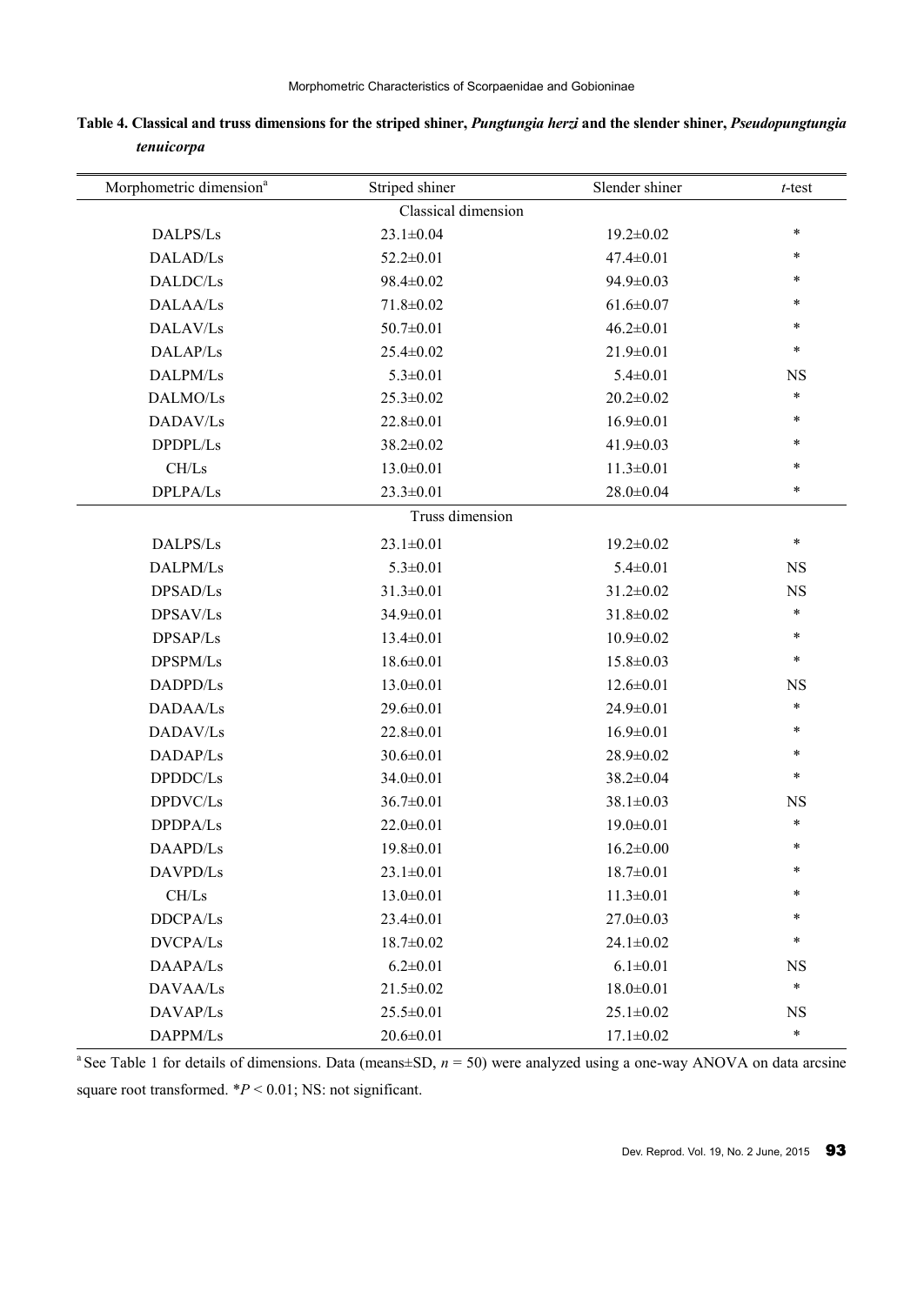banded rockfish and black rockfish, the classical dimensions DALAD, DALPD, DALPA and CH of dark banded rockfish were higher than those of black rockfish, and DALMO of dark banded rockfish was lower than black rockfish (Table 3 and Fig. 3a). The truss dimensions DALPS, DAVPD, DAAPD and DPDPA of dark banded rockfish were higher than black rockfish, and DPSMO of dark banded rockfish was lower than black rockfish (Table 3 and Fig. 3b). Comparing morphometric characteristics between striped shiner and slender shiner, the classical dimensions DALPS, DALAD and DALAA of striped shiner were higher than those of slender shiner, and DPDPL and DPLPA of striped shiner was lower than slender shiner (Table 4 and Fig. 4a). The truss dimensions DPSAV, DPSAP and DAVPD of striped shiner were higher than slender shiner, and DPDDC, DDCPA and DVCPA of striped shiner was lower than slender shiner (Table 4 and Fig. 4b).

The truss dimensions DALPS, PADPD, DADAA, DAVAA, DAVPD, DAAPA, DAAPD, DPDPA and CH were common to all species in the study (Tables 1 and 2; Figs. 1 and 2). As shown in Tables 3 and 4, the truss measurements DADPD/Ls, DADAA/Ls, DAVAA/Ls, DAVPD/Ls, DAAPA/Ls, and DAAPD/Ls were significantly greater in the rockfish than in the shiner, whereas the DPDPA/Ls value was significantly greater in the shiner than the rockfish. Thus, the lengths between the dorsal fins, from the dorsal fin to the ventral and anal fins, between the anal fins, and from catfish, L. andersoni with the yellow catfish, L. mediadiposalis. the ventral to the anal fin were longer in the rockfish than in the shiner, whereas the vertical length of the tail region was longer in the shiner than in the rockfish (Figs. 3 and 4). These results indicate that shiners have an almost straight body line from head to tail, but rockfish have a relatively curved body shape. In addition, the rockfish generally had greater truss dimension values compared with the shiner (Tables 3 and 4), indicating that the body depth is greater in rockfish than in shiners.

Park et al. (2004) reported that for three truss dimensions



**Fig. 4. External morphology of (a) the striped shiner,**  *Pungtungia herzi* **and (b) the slender shiner,**  *Pseudopungtungia tenuicorpa***.** Lines of each picture are classical dimension (a) and truss dimension (b) having significantly difference  $(P < 0.05)$ . (a) classical dimension: 1, DALPS; 2, DALAD; 3, DALAA; 4, DPDPL; 5, DPLPA. (b) truss dimension: 1, DPSAV; 2, DPSAP; 3, DPDDC; 4, DAVPD; 5, DDCPA; 6, DVCPA. Black line: striped shiner > slender shiner; White line: slender shiner < striped shiner. Scale bar is 2 cm.

the slender catfish, *Silurus microdorsalis* had greater values than the far eastern catfish, *S. asotus*. Park et al. (2006c) reported a similar finding for comparison of the bull-head torrent catfish, *Liobagrus obesus* and the Korean torrent They suggested that truss dimensions are appropriate taxonomic indicators for discriminating among species of the Siluridae and the Amblycipitidae.

For more than 30 years, most morphometric investigations of fish have based character selection on the classical dimensions of length, depth, and width, primarily in the head and tail regions (Hubbs & Lagler, 1947). These dimensions are concentrated along the anterior–posterior body axis and in the head–caudal regions, producing an uneven and biased coverage of the entire body form (Li et al.,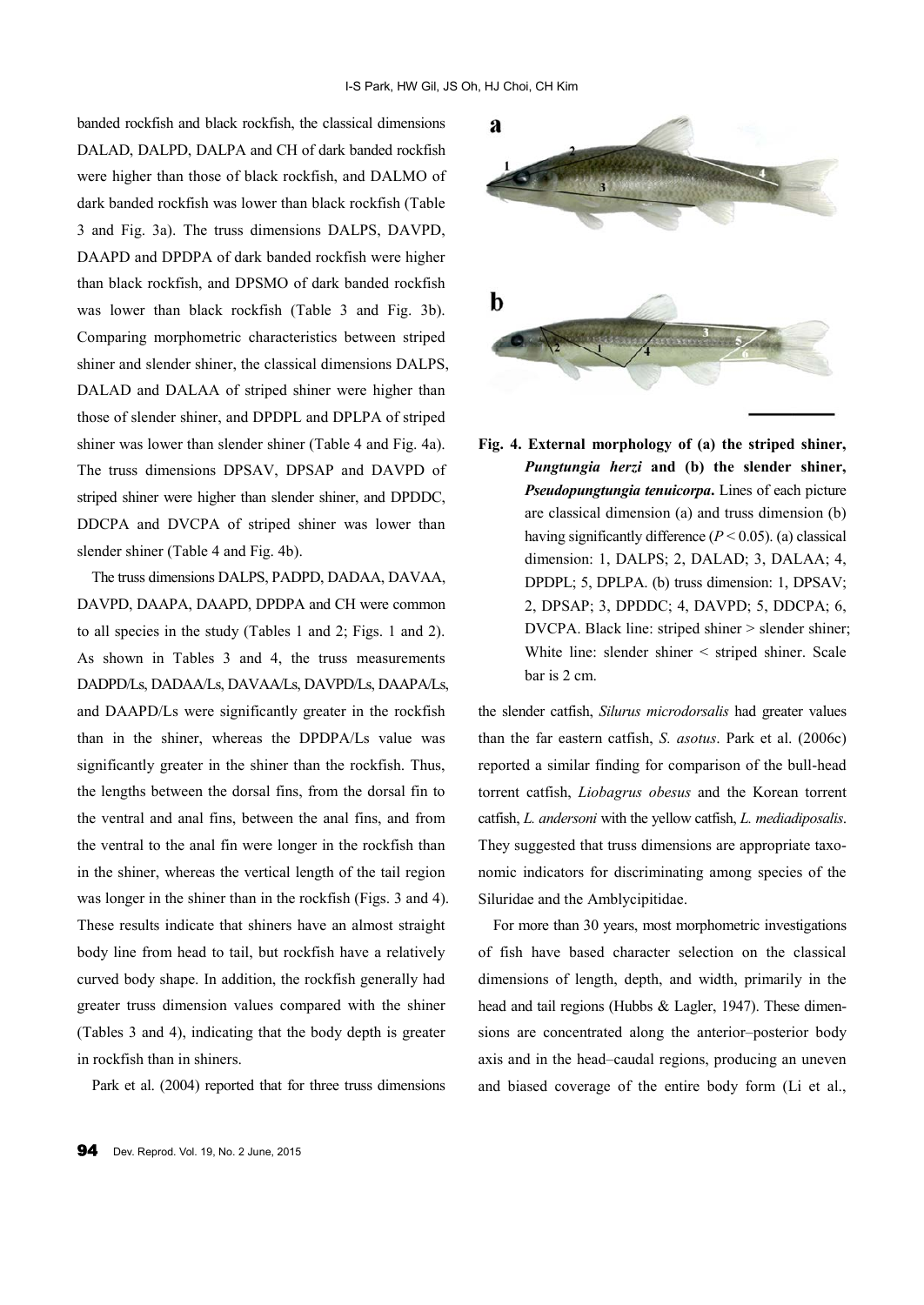1993). To describe the shape of a fish using a uniform network of distance measures, Humphries et al. (1981) suggested a criss-cross pattern along the body form, termed the truss dimensions.

In a comparison of rockfish, shiner and catfish, the anal fin and caudal peduncle height of striped shiner were greatest than the other species, but the ED of slender catfish and the head region of slender shiner were smallest (Park et al., 2004). In addition, the lengths between the lip and the dorsal fin, and between the lip and the ventral fin were significantly smaller in catfish relative to the other species, particularly shiner. Our results also indicate that certain truss or classical dimensions may be useful as taxonomic indicators for discriminating among species of rockfish and shiner. Furthermore, comparison with other species may be useful when similarities and differences are evident. In addition, caudal region dimensions (and some truss and classical dimensions that have been used as taxonomic indicators and in relation to embryology, ecology and physiology in salmonid fry, Chinese minnow and Far Eastern catfish, respectively) may also prove useful in discriminating among species of rockfish and shiner (Currens et al., 1989; Park et al., 2001a, 2004). Our findings illustrate that this set of truss dimensions facilitates the detection of differences in shape in oblique, longitudinal and vertical directions, as noted by Straüss & Bond (1990).

The configuration of landmarks reconstructed from measured distances that result in no loss of information has advantages over the use of classical morphometric characters in discriminating in rockfish and shiner. Our results indicate that the use of the truss network as a character set enforces representative coverage across the body form, enhancing discrimination among species.

#### ACKNOWLEDGEMENTS

This research was funded through Project No. 2010- 0021293 of the National Research Foundation of Korea,

Korea. We thank the members of the Inland Fisheries Ecological Research Institute (NFRDI) for assistance in collecting samples. Anonymous reviewers provided useful suggestions for improving the manuscript. All of the experiments performed in this study complied with the current laws of Korea (the Law Regarding Experimental Animals, No. 9932) and the Ethical Guidelines of Korea Maritime and Ocean University, Korea.

### **REFERENCES**

- Choi Y, Kim JH, Park JY (2002) Sea Fish in Korea. Kyo-Hak Publishing Co., Seoul, Korea, p. 645.
- Currens KP, Sharpe CS, Hjort R, Schreck CB, Li WH (1989) Effect of different feeding regimes on the morphometrics of chinook salmon (*Oncorhynchus tshawtscha*) and rainbow trout (*O. mykiss*). Copeia 3:689-695.
- Hubbs CL, Lagler KF (1947) Fishes of the great lakes region. Cranbrook Inst Sci Bull 26:1-186.
- Humphries JM, Bookstein FL, Chernoff B, Smith GR, Elder RL, Poss SC (1981) Multivarate discrimination by shape in relation to size. Syst Zool 30:291-308.
- Jung MG (1977) The Fishes of Korea. Ilju Publish., Seoul, Korea, pp. 398-399.
- Katoh M, Tokimura M (2001) Genetic and morphological identification of *Sebastiscus tertius* in the East China Sea (Scorpaeniformes: Scorpaenidae). Ichthyol Res 48: 247-255.
- Kim IS, Kang EJ (1989) Comparative study on the urohyal of the subfamily Gobioninae of Korea. Korean J Ichthyol 1:24-34.
- Kim IS, Park JY (2002) Freshwater Fishes of Korea. Kyo-Hak Publish. Co., Seoul, Korea, p. 465.
- Lee TW, Kim GC (2000) Microstructural growth in otoliths of black rockfish, *Sebastes schlegeli*, from prenatal larval to early juvenile stages. Ichthyol Res 47:335-342.
- Lee TY, Kim SY (1992) Reproduction and embryonic development within the maternal body of ovoviviparous